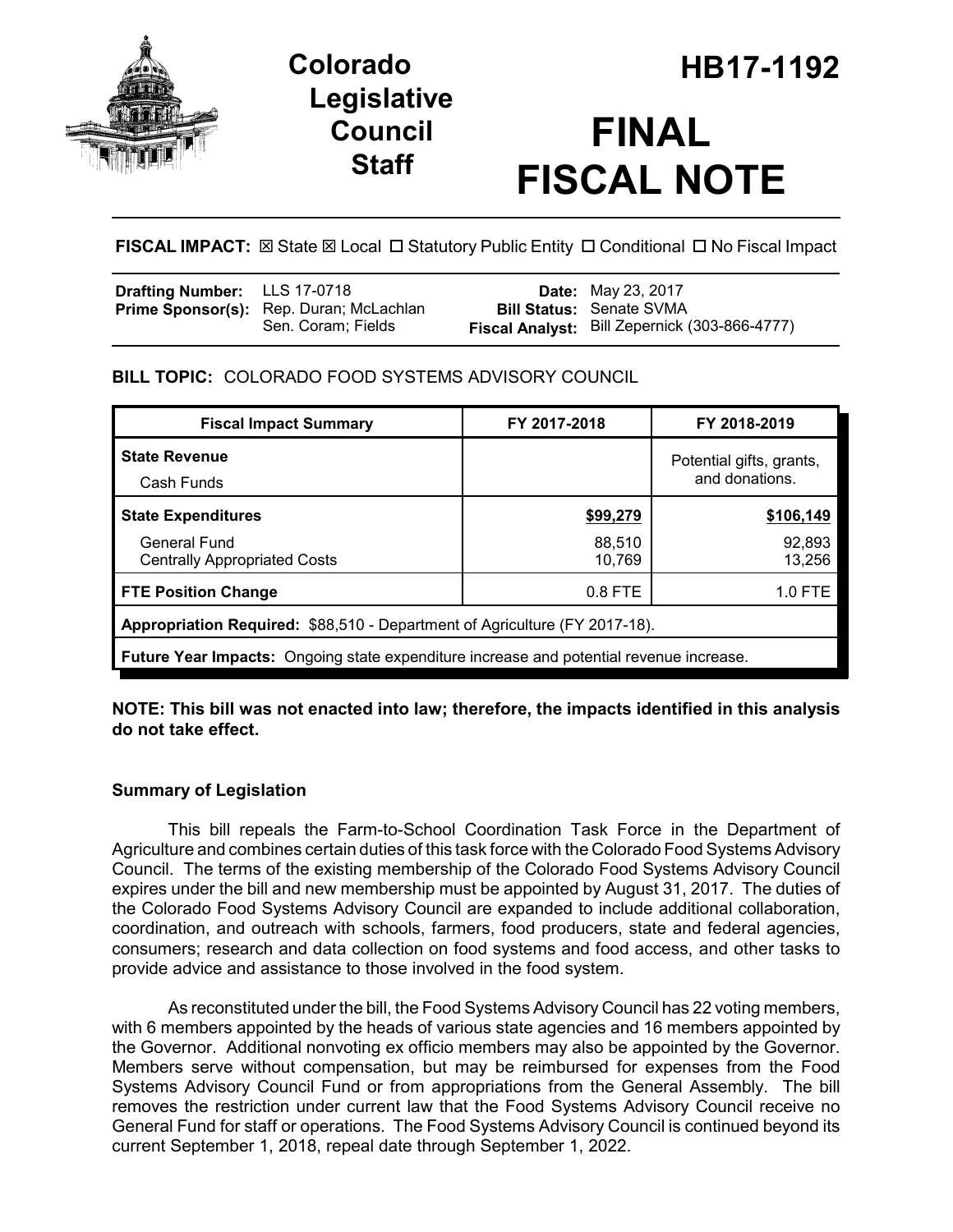May 23, 2017

#### **Background**

The Farm-to-School Coordination Task Force and the Food Systems Advisory Council were both created in 2010. The Farm-to-School Coordination Task Force focused on developing recommendations on how to implement a farm-to-school program in Colorado. The task force serves without compensation and limited support from the Department of Agriculture. The Food Systems Advisory Council focused on broader issues concerning the food system, food access, and strategies for collaborating with local and regional food councils. The advisory council was supported primarily through in-kind support from the nonprofit LiveWell Colorado. Revenue to the Food Systems Advisory Council Fund has been minimal.

#### **State Revenue**

By continuing the Food Systems Advisory Council beyond its current statutory repeal date, the bill may increase state revenue to the Department of Agriculture from gifts, grants, and donations, credited to the Food Systems Advisory Council Fund, starting in FY 2018-19. At this time, no source of donations has been identified. Gifts, grants, and donations do not contribute to the state's TABOR refund obligation.

#### **State Expenditures**

By expanding the duties of the Food Systems Advisory Council, *the bill increases costs in the Department of Agriculture by \$99,279 and 0.8 FTE in FY 2017-18 and \$106,149 and 1.0 FTE in FY 2018-19*, paid from the General Fund. The costs of the bill are summarized in Table 1 and discussed below.

| Table 1. Expenditures Under HB 17-1192             |            |            |  |  |  |
|----------------------------------------------------|------------|------------|--|--|--|
| <b>Cost Components</b>                             | FY 2017-18 | FY 2018-19 |  |  |  |
| <b>Personal Services</b>                           | \$44,952   | \$53,943   |  |  |  |
| <b>FTE</b>                                         | $0.8$ FTE  | 1.0 FTE    |  |  |  |
| <b>Operating Expenses and Capital Outlay Costs</b> | 5,558      | 950        |  |  |  |
| Marketing and Farm-to-School Activities            | 15,000     | 15,000     |  |  |  |
| Member and Staff Reimbursement                     | 23,000     | 23,000     |  |  |  |
| Centrally Appropriated Costs*                      | 10,769     | 13,256     |  |  |  |
| <b>TOTAL</b>                                       | \$99,279   | \$106,149  |  |  |  |

*\* Centrally appropriated costs are not included in the bill's appropriation.*

*Personal services.* By expanding the duties of the Food Systems Advisory Council to include coordinating food systems and farm-to-school activities, conducting research and data collection, and other tasks, the Department of Agriculture requires an additional 1.0 FTE under the bill for a marketing and communications specialist. Costs for this staff, and the associated operating and capital outlay expenses are shown in Table 1. Personal services costs are prorated in the first year to assume a start date of August 9, 2017, and to account for the General Fund paydate shift.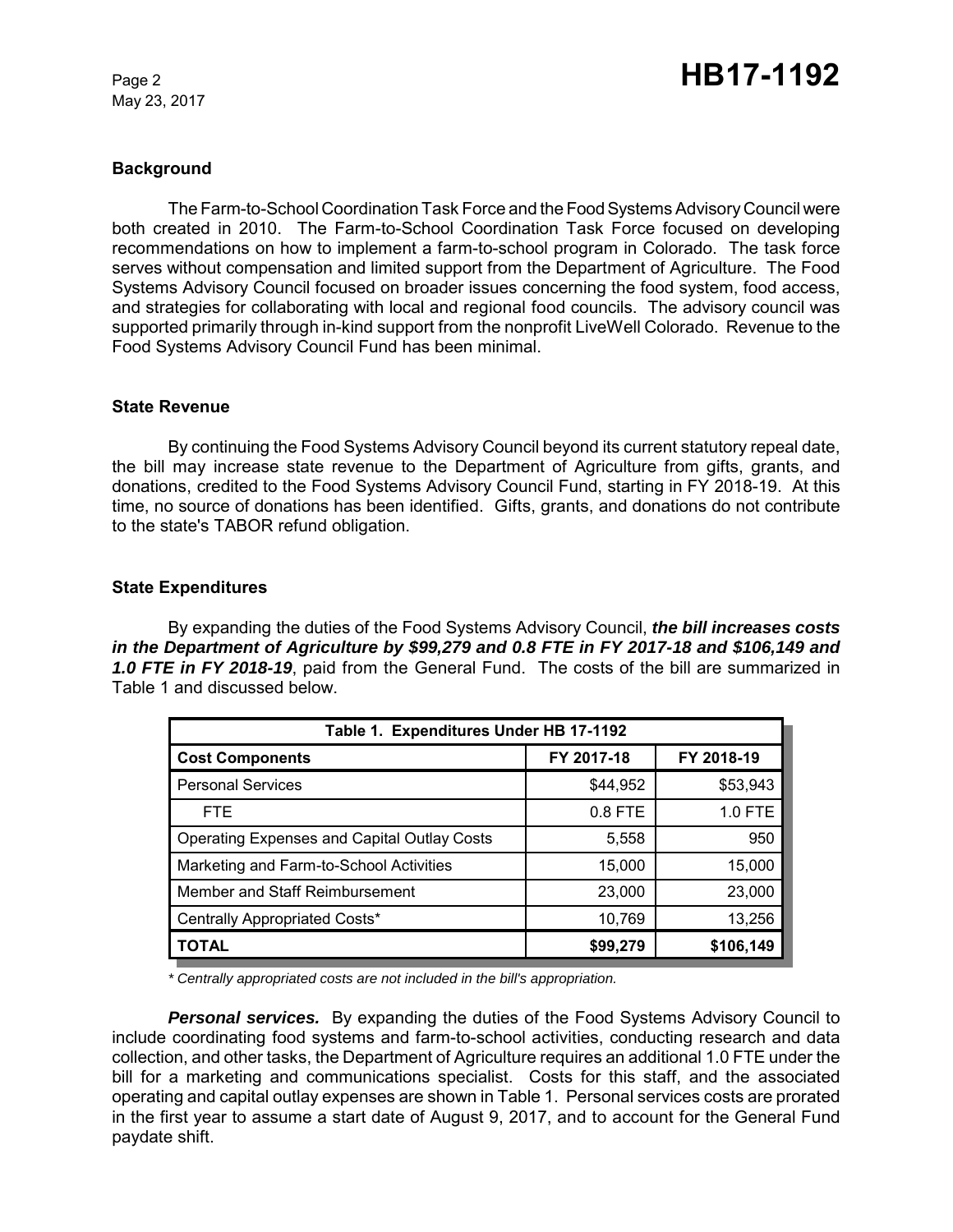May 23, 2017

*Marketing and farm-to-school activities.* The Department of Agriculture will have costs of \$15,000 per year to conduct marketing and to support farm-to-school activities. These costs include providing Colorado Proud and other marketing materials (\$5,000), holding farm-to-school community meetings and events (\$7,000), and participating in trade shows and events (\$3,000).

*Member and staff reimbursement.* Based on expenses of \$230 per meeting for hotel and meals, the Department of Agriculture will have costs of \$23,000 to reimburse 25 members and staff for 4 meetings per year. This amount assumes there are 22 statutory members, 1 ex officio member, and 2 staff people in attendance at each meeting.

*Research and special projects.* To the extent gifts, grants, and donations are received in the Food Systems Advisory Council Fund, the council and its staff may pursue additional research and special projects associated with food system development. Moneys in the Food Systems Advisory Council Fund are continuously appropriated to the Department of Agriculture, so no additional appropriations are required should gifts, grants, or donations be available for such projects.

*Centrally appropriated costs.* Pursuant to a Joint Budget Committee policy, certain costs associated with this bill are addressed through the annual budget process and centrally appropriated in the Long Bill or supplemental appropriations bills, rather than in this bill. The centrally appropriated costs subject to this policy are estimated in the fiscal note for informational purposes and summarized in Table 2.

| Table 2. Centrally Appropriated Costs Under HB 17-1192               |            |            |  |  |  |
|----------------------------------------------------------------------|------------|------------|--|--|--|
| <b>Cost Components</b>                                               | FY 2017-18 | FY 2018-19 |  |  |  |
| Employee Insurance (Health, Life, Dental, and Short-term Disability) | \$6,741    | \$8,422    |  |  |  |
| Supplemental Employee Retirement Payments                            | 4.028      | 4,834      |  |  |  |
| <b>TOTAL</b>                                                         | \$10,769   | \$13,256   |  |  |  |

#### **Local Government Impact**

Representatives from school districts and local government entities that are appointed to the Food Systems Advisory Council will have an increase in workload to participate. Through the work of the advisory council, school districts may gain access to additional resources, grant funding, or benefit from improvements to their food and nutrition programs.

#### **Effective Date**

The bill was postponed indefinitely by the Senate State, Veterans, and Military Affairs Committee on May 4, 2017.

#### **State Appropriations**

For FY 2017-18, the bill requires and includes a General Fund appropriation of \$88,510 to the Department of Agriculture and an allocation of 0.8 FTE.